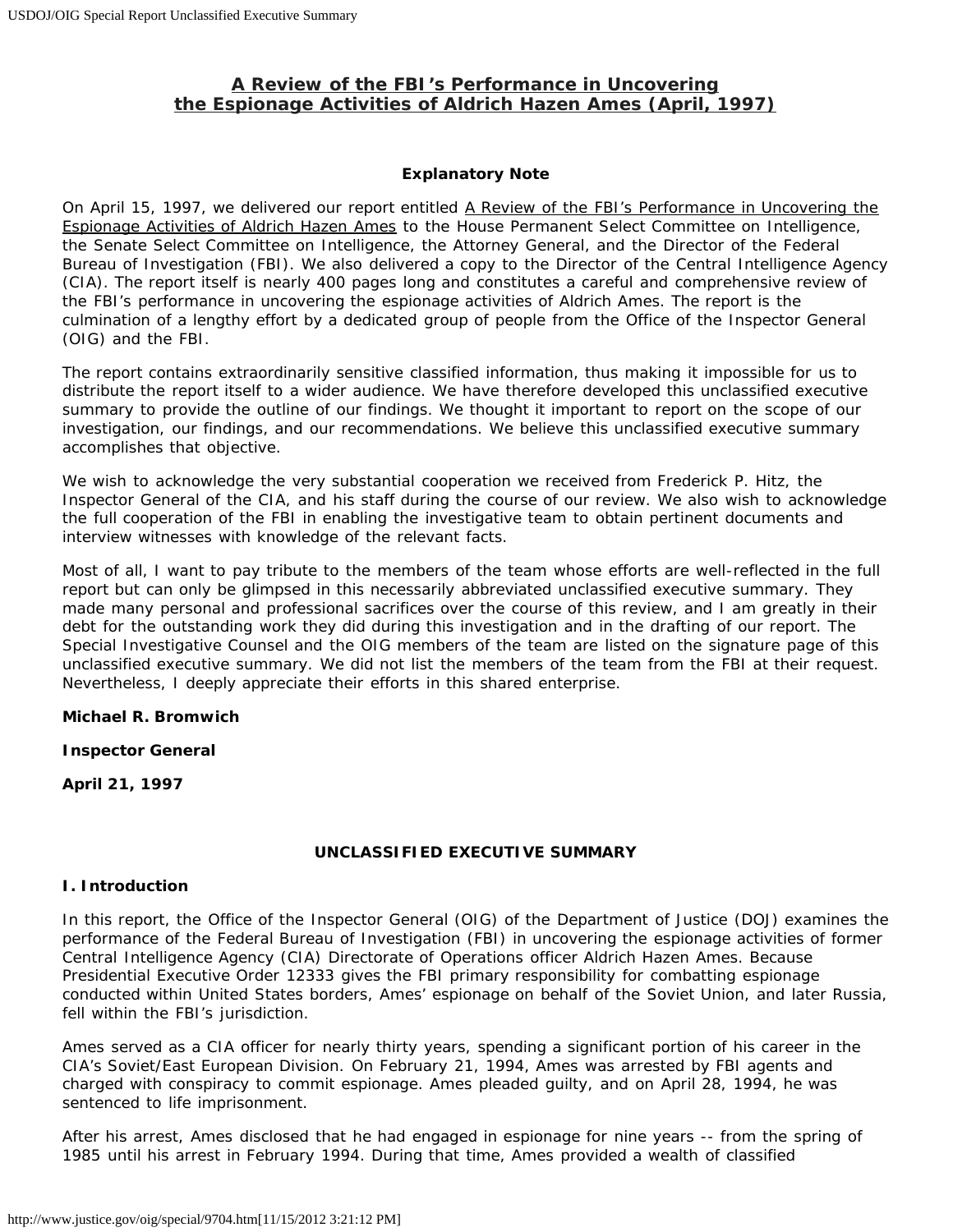information to his handlers. In particular, Ames provided information to the KGB that led to the compromise and execution of at least ten CIA and FBI intelligence sources. Assessments following Ames' arrest have indicated that Ames' betrayal will continue to have a negative effect on this nation's intelligence efforts for years to come.

After Ames' arrest, the Senate Select Committee on Intelligence (SSCI) recommended that the CIA Inspector General investigate the CIA's performance in connection with Ames. In September 1994, the CIA Inspector General issued a report detailing deficiencies in the CIA's counterintelligence effort and management of personnel. After reviewing various issues relating to the Ames matter, the House Permanent Select Committee on Intelligence (HPSCI) issued a report recommending an examination of the FBI's performance in connection with Ames. We initiated our review in response to that recommendation.

# **II. Summary of the DOJ Inspector General Investigation**

The Inspector General assembled a team of eleven agents and analysts to pursue this review. The team was led by an Assistant United States Attorney on detail to the OIG. Ultimately, the team reviewed more than 26,000 pages of material from the FBI, the CIA, SSCI, and HPSCI. These documents concerned the full nine-year scope of Ames' espionage activities, as well as the debriefings and damage assessments that followed his arrest. While our review was largely driven by questions and issues raised in the reports issued by HPSCI and SSCI, our own investigation disclosed additional areas for inquiry.

The team conducted more than one-hundred interviews during the course of the review. We sought to interview all FBI and CIA personnel who had significant involvement with what became the Ames investigation during the 1985 to 1994 period. We interviewed much of the operational hierarchy of the FBI's Intelligence/National Security Division during this same period, as well as the leaders of the CIA's Soviet/East European Division and the Counterintelligence Center. We also interviewed Ames at the United States Penitentiary in Allenwood, Pennsylvania.

Our final report is nearly 400 pages in length. Because of the extremely sensitive information it contains, it is classified at the top secret level. Copies of our final report were provided to a very limited audience including the Attorney General, the Director of the FBI, the Director of the CIA, and the Chairman, Vice Chairman, and Staff Directors of both HPSCI and SSCI. We prepared this unclassified executive summary as a means of disseminating the results of our review more widely.

## **III. The FBI's Performance in Uncovering Ames**

The story of the Ames case begins with a catastrophic and unprecedented loss of Soviet intelligence sources suffered by the CIA and the FBI in 1985 and 1986. Both agencies initially mounted efforts aimed at determining the cause of these losses (which stemmed from Ames' collaboration with the KGB) but as time passed, the level of attention devoted to this issue by the FBI and the CIA sharply declined. In our report, we examine in detail the flow of information between the CIA and the FBI concerning the 1985- 86 losses, and the FBI's actions in responseto the information it received. We also focus on what information the FBI received from the CIA concerning Ames (who fell under suspicion at the CIA in late 1989), and evaluate whether the FBI's actions related to this information were reasonable under the circumstances. We did not examine in detail the FBI's performance after it opened an investigation of Ames. That investigation, once it was initiated, was handled by the FBI with professionalism and thoroughness.

In conducting our review, we found it useful to divide the 1985 to 1994 time period into three phases. The first phase concerns the time span between the first reported loss of CIA and FBI Soviet intelligence sources in 1985, and the completion, in September 1987, of a report by an FBI task force created to determine what caused valuable FBI Soviet sources to be compromised. In its report, the FBI reached no firm conclusions concerning the cause of its intelligence losses and did not analyze those losses and their relationship to losses suffered by the CIA.

The second phase described in our report reviews relevant events occurring between September 1987, when the FBI task force issued its report, and mid-1991, when the CIA and the FBI embarked on a joint review of the 1985-86 losses. During this period, the FBI investigated other unrelated espionage cases and made attempts to obtain intelligence information about the 1985-86 compromises. However, the FBI did not pursue any analytical or investigative effort focused specifically on determining the cause of both the FBI's and the CIA's 1985-86 losses. Potentially incriminating information concerning Ames was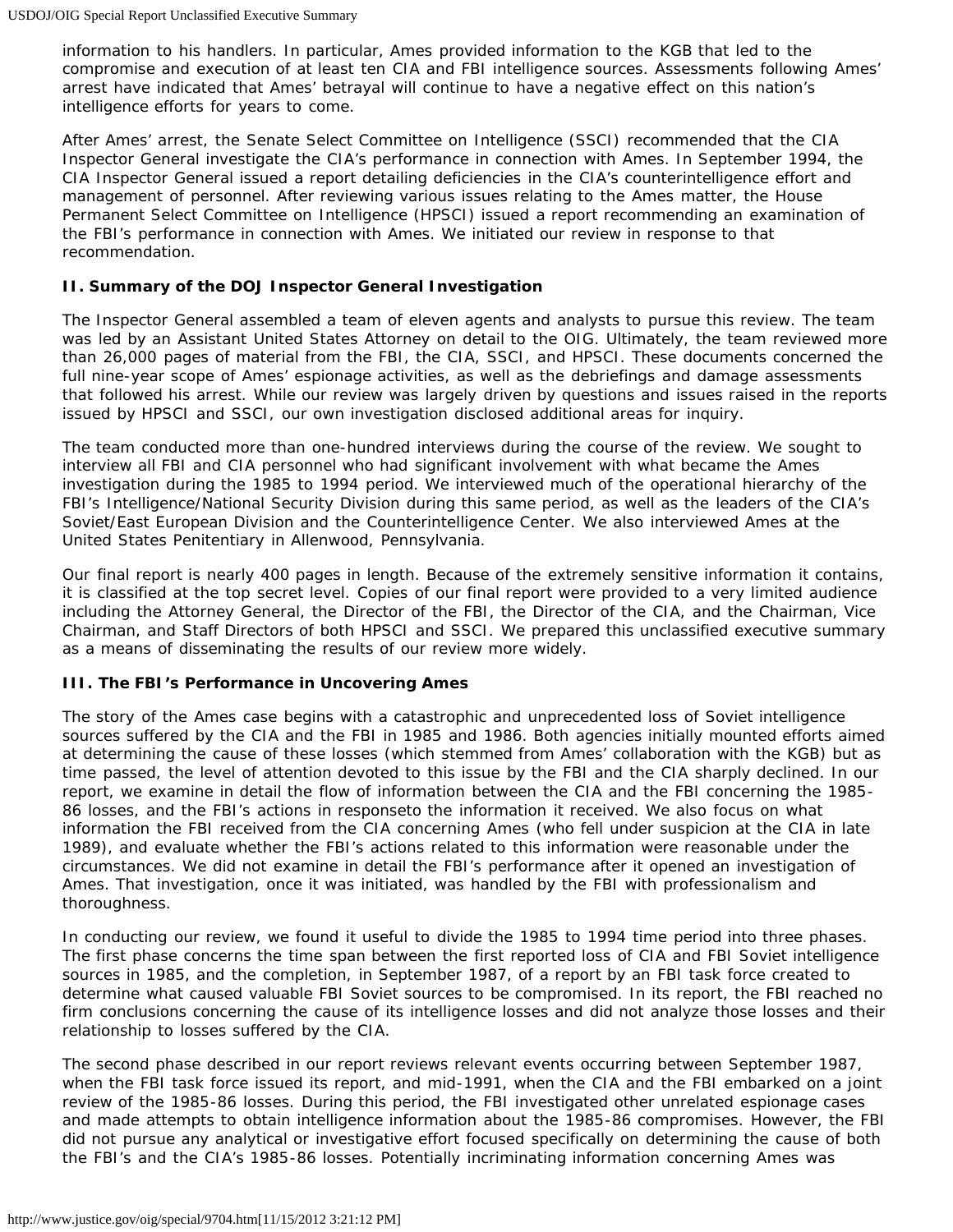developed at the CIA in November 1989, but was not provided to the FBI.

The third phase of the chronology developed during our investigation concerns the time span between mid-1991 and Ames' arrest in February 1994, and focuses on the work of a joint FBI/CIA team that was formed in mid-1991 to determine the cause of the 1985-86 losses. By August 1992, this team had collected compelling circumstantial evidence implicating Ames, but the team did not suggest to anyone at FBI Headquarters or at the FBI's Washington Field Office that the FBI should open an investigation of Ames. Although certain supervisors at FBI Headquarters and at the FBI's Washington Field Office were aware that Ames was a top mole suspect, none of these managers requested a written report detailing any of the information concerning Ames. The FBI waited until after the joint team's final report was issued in March 1993 before opening an investigationof Ames. That investigation ultimately led to Ames' arrest in February 1994.

Our review revealed that throughout nearly the entire nine-year period of Ames' espionage, FBI management devoted inadequate attention to determining the cause of the sudden, unprecedented, and catastrophic losses suffered by both the FBI and the CIA in their Soviet intelligence programs. Indeed, FBI's senior management was almost entirely unaware of the scope and significance of the mid-1980s losses and of the FBI's limited efforts to determine their cause. FBI senior management's lack of knowledge concerning the intelligence losses contributed to the FBI's failure to devote priority attention to this matter, particularly after 1987. Moreover, the FBI never showed any sustained interest, prior to mid-1991, in investigating the enormous intelligence losses suffered by the CIA. Even when a joint effort was initiated in mid-1991, that effort suffered from inadequate management attention as well as insufficient resources.

The inadequate briefing of senior FBI managers also led to the FBI's failure to fulfill its statutory obligation under Section 502 of the National Security Act of 1947 (50 United States Code, Section 413(a)) to notify the Congressional intelligence committees of "any significant intelligence failure[s]." Clearly, the entire scope of the losses sustained by the FBI and CIA in 1985 and 1986 falls within the meaning of the statute's notice provision. The FBI's senior managers never understood the scope and significance of these losses, however, and therefore were in no position even to consider briefing Congress on this matter.

## **A. Findings Concerning The FBI's Performance During the 1985 To September 1987 Period**

In 1986, the FBI learned that two of its most important Soviet assets had been compromised. The FBI quickly formed a task force of six agents, code-named ANLACE, to determine how these critical assets had been compromised.

The ANLACE Task Force soon encountered serious obstacles in attempting to determine how the FBI's assets were compromised. When agents attempted to construct an access list showing the FBI personnel who had knowledge of the assets, they determined that as many as 250 FBI employees at the FBI's Washington Field Office alone likely had knowledge of these cases. Given this fact, the ANLACE team made no effort to determine whether any FBI employeewith knowledge of the cases had any special vulnerabilities, such as unreported contacts with Soviets, alcohol or drug dependency, or a sudden and unexplained increase in wealth. Instead, once the task force had completed its examination of the operational details of the compromised cases, the investigation of their compromise turned largely to potential explanations outside the FBI, and primarily at the CIA, about which the ANLACE team knew very little.

Ultimately, the ANLACE Task Force issued a final report in September 1987 that failed to resolve the cause or causes of the FBI's recent losses. While the report stated that the ANLACE team had found no evidence of a current penetration of the FBI, the report did not reveal that the team had essentially conducted no investigation of FBI personnel with access to the compromised cases. In addition, the ANLACE report failed to disclose that the CIA, which had had access to information concerning the FBI's compromised cases, was simultaneously suffering unprecedented asset losses in its Soviet program.

As a result of the information Ames delivered to the Soviets in June 1985, the CIA had suffered major losses in its Soviet asset pool. Those losses were reported to ANLACE team members and to their FBI Headquarters supervisors at a series of joint FBI/CIA conferences between December 1986 and December 1988. By early 1987, CIA personnel attending these joint conferences had reported to the FBI that the CIA's Soviet program had rapidly suffered unprecedented losses of its most significant assets at the same time the FBI was experiencing its asset losses. The ANLACE team did not disclose this fact in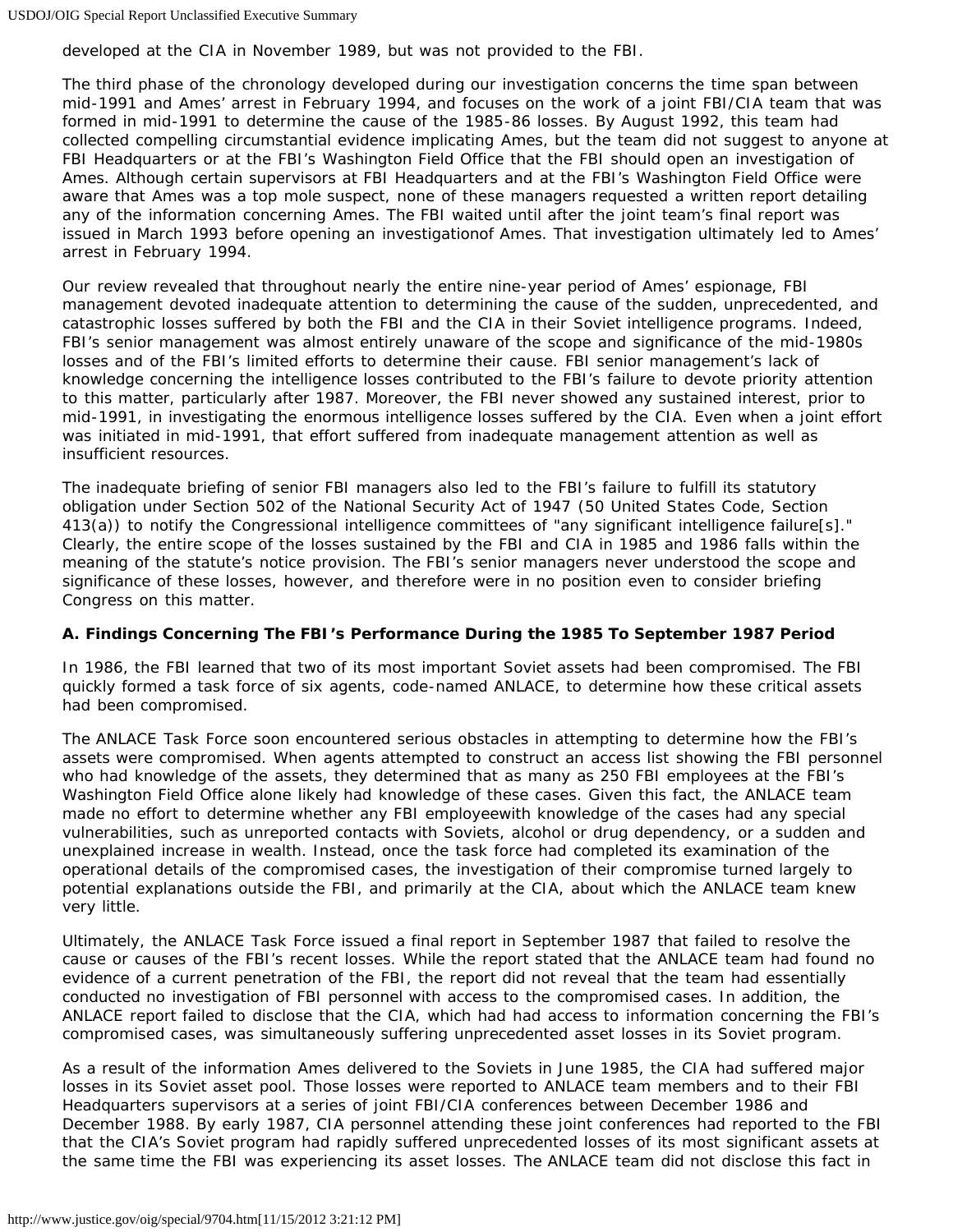the ANLACE report, however, and our investigation revealed that senior FBI managers at that time, including the FBI Director and the Assistant Director-in-Charge of the Intelligence Division, never gained a true understanding of the scope and significance of the CIA's asset losses in 1985 and 1986.

In sum, between 1986 and September 1987, the FBI was a passive recipient of information concerning the serious losses suffered by the CIA in its Soviet program. Senior FBI managers were unaware of the CIA's losses, while mid-level FBI supervisors and FBI line personnel appear to have believed that receipt of this information imposed no responsibility on the FBI. Although the events of 1985 and 1986 strongly suggested that the CIA and FBI asset losses were related, the FBI made little effort to convince the CIA to embark on a joint investigation of this problem. Numerous FBI and CIA personnel whom we interviewed agreed that theFBI and the CIA should have pursued a joint investigation of the 1985-86 compromises once the scope of the losses became clear. The FBI's failure to press for a joint investigation with the CIA stemmed primarily from the inadequate briefing of the FBI's most senior management and from the FBI's understanding, at this time, that the CIA would resist sharing sensitive intelligence information.

If the FBI and the CIA had initiated a joint investigation of these losses in 1987 or 1988, there is reason to believe that Ames would have emerged as a mole suspect. Access lists developed after mid-1991, but which could have been prepared earlier, showed that Ames was one of only about forty CIA employees with across-the-board access to the assets compromised in 1985 and 1986. If certain investigative steps were undertaken with respect to these individuals, such as determining whether any had had unreported contacts with Soviets, or had suddenly evidenced unexplained wealth, Ames would have come under suspicion. Indeed, the most compelling circumstantial evidence against Ames -- the correlation between several meetings he had in 1985 and 1986 with a Soviet diplomat and large cash deposits that he had made to his bank accounts the next business day following those meetings -- was available in record form in 1987 and 1988. However, because there was no joint investigation at this time and because the necessary investigative steps were not taken, this information was not requested by either CIA or FBI investigators until the summer of 1992.

#### **B. Findings Concerning The FBI's Performance During The September 1987 To Mid-1991 Period**

During the September 1987 to mid-1991 period, the FBI investigated other unrelated espionage cases and made some attempts to obtain information about the 1985-86 compromises. However, the FBI did not initiate any analytical or investigative effort specifically dedicated to resolving the cause of both the FBI's and the CIA's 1985-86 asset losses. Moreover, the FBI showed no interest in pursuing a joint investigation with the CIA regarding these losses even after learning at the joint FBI/CIA conferences in 1988 that the number of compromises in the 1985-86 period was vastly higher than any previous twoyear time period.

In addition to revealing the CIA's unprecedented Soviet asset losses at these joint meetings, CIA personnel also conveyed their realization that potential non-mole explanations for the losses were fading. During the 1986-87 period, the CIAhad struggled to determine former CIA employee (and later defector to the Soviet Union) Edward Lee Howard's access to the compromised cases, investigated whether United States Marine guard Clayton Lonetree had permitted Soviets to enter the United States Embassy in Moscow, and tested CIA's communications systems in the United States and Moscow. At the FBI/CIA joint meetings in 1988, FBI personnel were told that no evidence had been found that Lonetree had permitted the KGB to enter the Moscow Embassy and that tests of CIA's communications systems had found no penetration. The FBI also learned that Howard could not have betrayed some of the compromised cases, particularly those that had been initiated after his 1983 resignation from the CIA.

By 1988, the FBI's own counterintelligence experts were convinced that the 1985-86 asset losses had been caused by a human penetration. The quick, decisive arrest and execution of FBI and CIA sources indicated that the Soviets had obtained reliable, detailed information from a mole who likely had acrossthe-board access to sensitive Soviet operations. And a 1988 FBI analytical study detailing the continuing, serious disruption and unexplained compromises that were taking place in the FBI's Soviet program indicated that a mole could still be at work. FBI personnel were also beginning to recognize at this time the obvious relationship between the CIA and FBI Soviet asset losses. Indeed, the FBI's 1988 analytical study concerning the FBI's Soviet program explicitly suggested that a relatively well-placed penetration of the CIA could have compromised the lost FBI operations.

None of this information or analysis, however, led the FBI to intensify its own efforts to resolve the cause of the 1985-86 losses, or to consider joint action with the CIA. After the ANLACE Task Force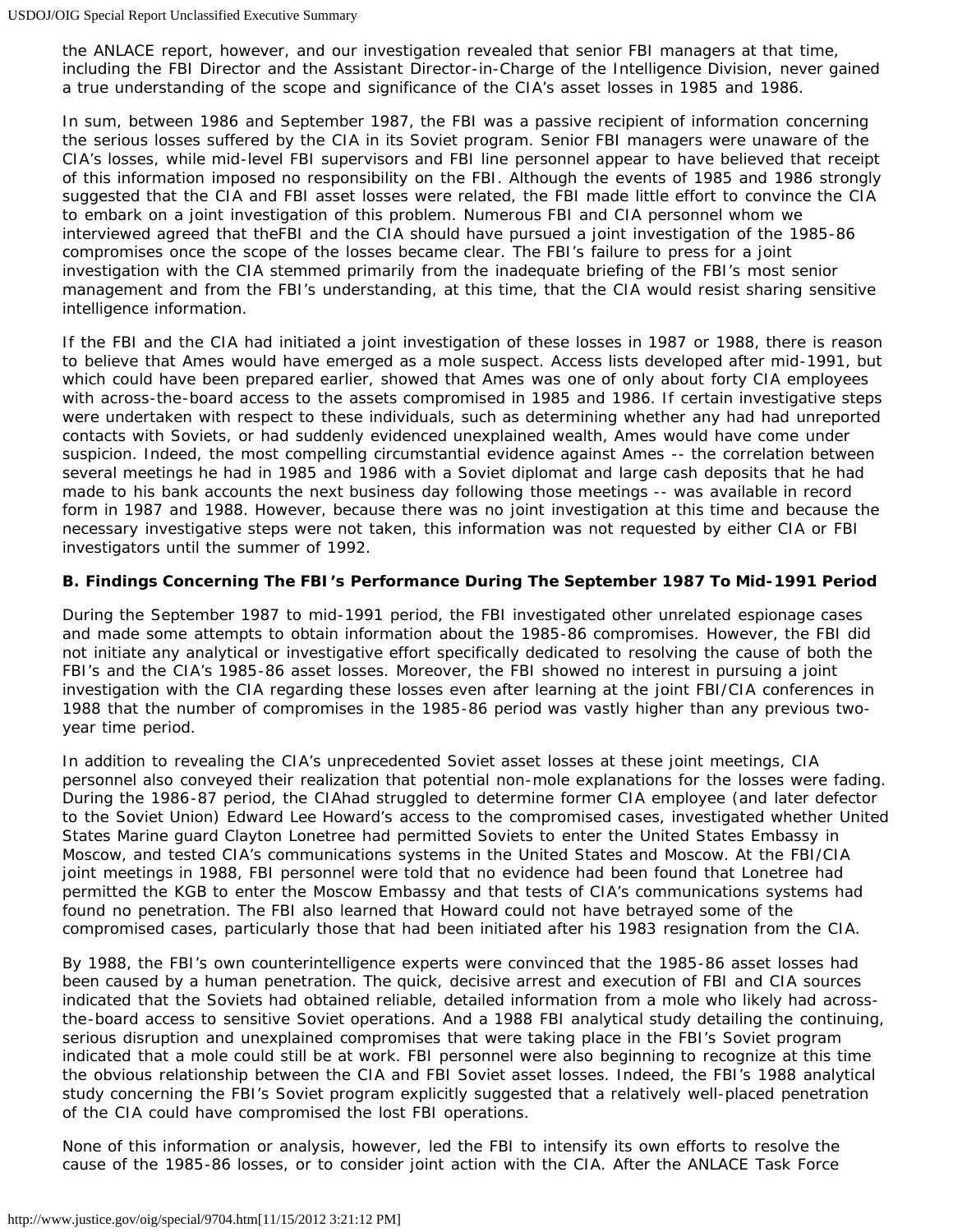issued its report in September 1987, the team disbanded, leaving the FBI without any analytical or investigative effort aimed at resolving the cause of the FBI's and the CIA's 1985-86 losses. In addition, the FBI's limited efforts at cooperation with the CIA on the penetration issue during this period ended with the last joint FBI/CIA conference in December 1988. The personnel at each agency who had focused on the lost assets issue went on to other duties and largely ceased communications on this subject.

The failure of the CIA and the FBI to pursue a joint investigation of the lost assets issue prior to 1991 significantly delayed the detection of Ames' espionage. Neither internal CIA and FBI records concerning Ames' 1985-86 unreported meetings with a Soviet diplomat, nor bank records showing Ames' subsequentlarge cash deposits, were examined. Moreover, potentially incriminating information concerning Ames that became available at the CIA at this time was not properly referred to the FBI for investigation.

By late 1989, CIA personnel began to receive highly disturbing information concerning Ames' finances. A CIA colleague of Ames reported to CIA counterintelligence personnel that Ames, who had been experiencing financial difficulties prior to 1986, experienced a sudden, unexplained improvement in his finances. This CIA employee reported that Ames had purchased a \$540,000 house in 1989 and engaged in lavish spending, all on a Government salary of \$40,000 to \$50,000 a year. The CIA employee's tip also specifically linked Ames' sudden wealth to his knowledge of the cases compromised in 1985 and 1986.

The CIA's investigation of this lead regarding Ames quickly revealed more disturbing information, including the fact that Ames had purchased his \$540,000 home in 1989 for cash, *i.e.*, with no mortgage, and that he had engaged in three substantial cash transactions, totalling more than \$50,000, between 1985 and 1989. Despite these facts and the existence of a 1988 FBI/CIA Memorandum of Understanding stating that the CIA would provide timely notice to the FBI of any conduct by CIA officers that raised counterintelligence concerns, no information concerning Ames was provided to the FBI prior to mid-1991.

If a joint FBI/CIA team had existed during the 1987 to 1990 period, it is reasonable to assume that the CIA employee's tip in November 1989 and the other financial information discovered by the CIA concerning Ames would have come to that team's attention, as it did to the joint team that was established in 1991 (the Special Investigations Unit). And once the joint FBI/CIA team learned of the potentially incriminating information concerning Ames' sudden increase in wealth and his access to the compromised cases, the FBI would have had sufficient information to justify an investigation of Ames.

Early FBI involvement in the investigation of Ames also would have had the potential to accelerate significantly his eventual identification as the source of the asset losses. Instead, the financial investigation of Ames from November 1989 to March 1993 was pursued exclusively by a CIA officer who had limited training and experience in conducting financial investigations. And because this CIA officer had numerous other responsibilities, several years passed without anysustained effort to resolve questions concerning the source of Ames' sudden wealth.

Because the CIA possessed information that cast suspicion on Ames, and chose not to share this information with the FBI prior to 1991, the CIA must bear primary responsibility for the failure of investigators to focus on Ames during the September 1987 to mid-1991 period. The FBI's subsidiary responsibility stems primarily from its continuing failure during this same time period to seek a joint investigation with the CIA of the catastrophic losses sustained in 1985 and 1986.

The FBI's failure to focus on this matter resulted from management inattention and inadequate briefing of senior management. Our investigation revealed that during the 1987 to 1991 period, the FBI's most senior management, particularly the Director and the Assistant Director-in-Charge of the Intelligence Division, had little awareness of the 1985-86 asset losses, the FBI's continuing operational difficulties in its Soviet program, or FBI projects related to these issues.

This lack of management attention to and involvement with the lost assets issue led the FBI to devote inadequate resources to resolving the cause of this problem during the 1987 to 1991 period. By 1988, it was clear that United States intelligence had suffered catastrophic damage in its most important program. Espionage was the most likely cause of the damage. Yet the FBI's stance was passive concerning the lost assets issue throughout the 1987 to 1991 period, both with respect to the CIA's losses and with respect to the FBI's own disrupted operations. Given the significance of the losses suffered in 1985 and 1986, and the continued disruption in the FBI's Soviet operations, the FBI should have initiated an intensive effort aimed at determining the cause or causes of these setbacks.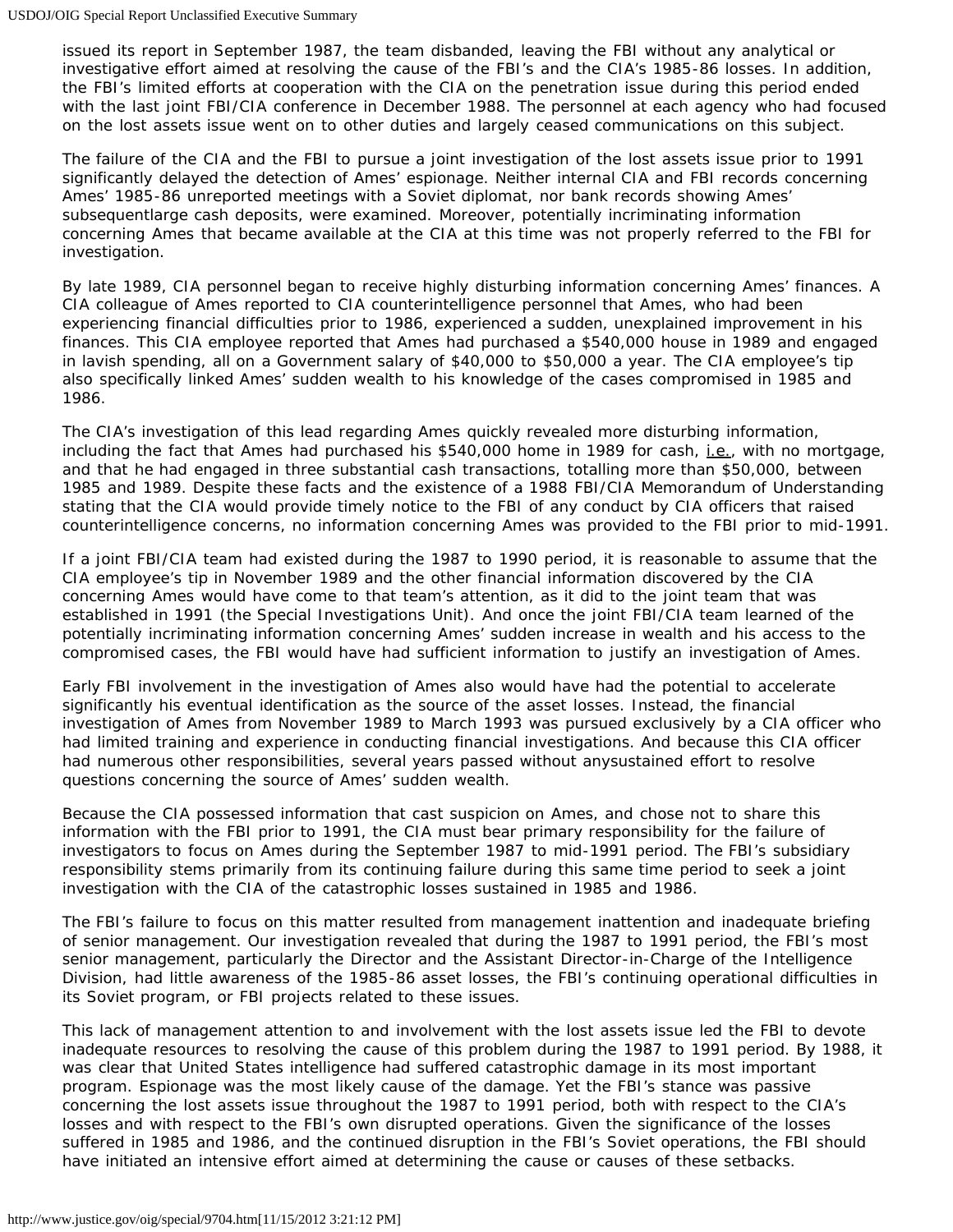Unfortunately, no such effort was undertaken.

While management inattention and the inadequate briefing of senior management were important elements in the FBI's failure to take action, our review also revealed some confusion at the FBI with respect to the FBI's responsibility to address extraordinary intelligence losses, particularly at the CIA. We conclude that once espionage has emerged as a leading candidate for explaining such losses, the FBI, as the lead counterintelligence agency in this country, must aggressively investigate those losses. Here, the FBI ignored the obvious disaster at the CIA, even when the FBI's own operations had suffered -- and were continuing to suffer -- disruptions and compromises.

#### **C. Findings Concerning The FBI's Performance During The Period From Mid-1991 To Ames' Arrest In February 1994**

In mid-1991, CIA officials independently decided to undertake a new effort to resolve the cause of the 1985-86 losses. When FBI personnel learned of this effort, they expressed an interest in participating, and the concept of a joint CIA/FBI investigation of the 1985-86 losses was born. This joint effort, referred to as the Special Investigations Unit (SIU), was based at the CIA; its staff consisted of two CIA counterintelligence officers, an FBI Special Agent, and an FBI Analyst.

While reaching agreement on the personnel who would be assigned to this joint effort, the FBI and the CIA had little discussion concerning the new team's mission, the time period in which it would complete its work, and the product the new team would produce. It was never clear to team members whether the SIU was supposed to conduct an analytical study of the 1985-86 losses or to pursue an investigation of certain leading mole suspects. As a result, part of the SIU pursued each strategy, resulting in the dilution of personnel resources that were already inadequate.

Once assigned to the SIU, the two FBI representatives had little substantive contact with their supervisor at FBI Headquarters. While the supervisor had told his FBI superiors that the FBI members of the SIU would be required to submit reports on a monthly basis and that the CIA and FBI would meet monthly concerning the SIU, our review revealed that the two FBI members of the SIU submitted written reports to their supervisor on only three occasions during the two-year life of the SIU, and that only two joint meetings concerning the unit took place between CIA and FBI supervisory personnel.

The two FBI members of the SIU also had little substantive contact with a special investigative squad formed at the FBI's Washington Field Office to investigate mole suspects identified by the SIU. Agents on this special squad were told by FBI supervisors that the SIU team would produce a list of suspects for investigation by the spring of 1992. However, the SIU did not issue its final reportuntil March 1993, by which time the special investigative squad had largely disbanded.

After arriving at the CIA, the FBI members of the SIU quickly became aware of the information developed by CIA personnel concerning Ames. This evidence included Ames' broad access to the cases compromised in 1985 and 1986; the sudden increase in wealth he enjoyed in the mid-to-late 1980s; the absence of a mortgage on his \$540,000 home purchased in 1989; and his large and unexplained cash transactions in 1985, 1986, and 1989. The FBI members of the SIU also interviewed the CIA employee who had provided the original tip concerning Ames' finances. This individual outlined the improvement in Ames' financial circumstances and further explained that Ames' in-laws could not account for this change.

While the FBI members of the SIU were given full access to the information that had been developed concerning Ames, and were kept apprised of additional information as it was obtained, they had almost no involvement in the investigation of Ames. One of the CIA members of the SIU collected information for a chronology concerning Ames' access and duties at the CIA, while another CIA officer pursued a financial investigation of Ames in the same intermittent fashion that had characterized the 1989 to 1991 period. The other members of the SIU, including the FBI participants, undertook a traditional analytical approach to resolving the cause of the 1985-86 losses. This approach involved a comprehensive analysis of numerous files concerning the compromised CIA and FBI Soviet cases in an effort to discover patterns and similarities.

In the spring of 1992, the CIA officer pursuing the financial investigation of Ames was directed by his CIA superiors to complete an in-depth analysis of Ames' finances. In June 1992, the CIA officer sent letters to Ames' banks and credit card providers requesting financial information. The resulting credit card statements showed that Ames was charging expenditures of as much as \$30,000 per month, while the monthly statements for Ames' bank accounts showed that hundreds of thousands of dollars had flowed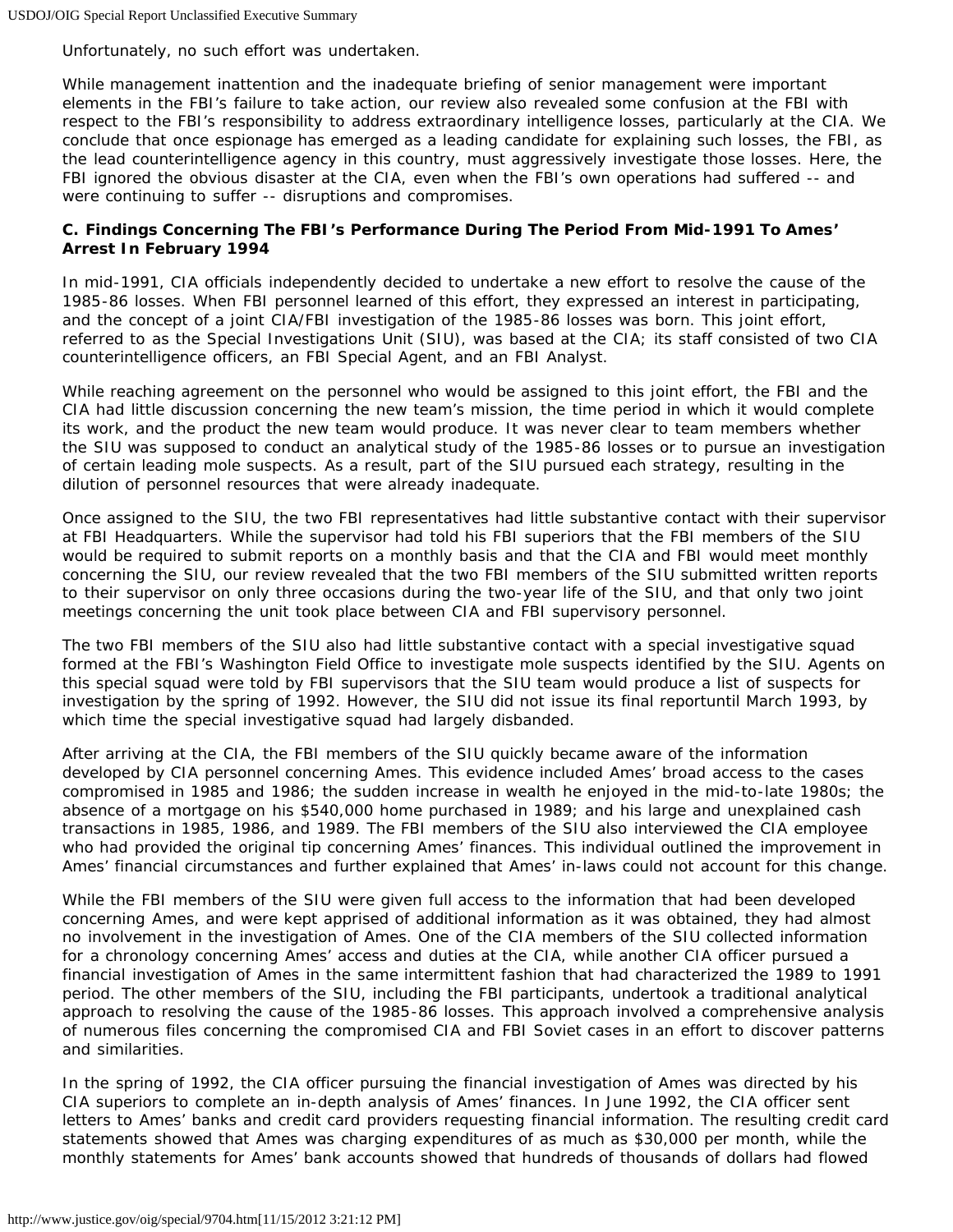through those accounts over the previous five years.

At this same time, the CIA member of the SIU who had developed the Ames chronology was analyzing information obtained from CIA and FBI files concerningAmes' contacts with Soviets in 1985 and 1986. In August 1992, this CIA employee discovered a strong correlation between several of Ames' meetings with a Soviet diplomat in 1985 and 1986 and Ames' large cash deposits into his bank accounts. These deposits were usually made on the next business day after Ames met with the Soviet. In addition to this financial information, the SIU's analytical study of the compromised cases had revealed that Ames had had access to nearly all of the operations that were compromised in 1985 and 1986.

All of this information was shared with the full SIU team, including the FBI members, and with certain CIA supervisors. Despite the compelling circumstantial evidence of Ames' involvement in espionage, however, no member of the SIU and no one in CIA's management suggested to anyone at FBI Headquarters or at the FBI's Washington Field Office that an investigation of Ames should be opened. Although certain supervisors at FBI Headquarters and the Washington Field Office were aware that Ames was a top mole suspect, none of these managers requested a written report detailing any of the information concerning Ames. Both CIA and FBI personnel decided to wait for the SIU's final report before taking any action.

The SIU issued its final report in March 1993, approximately a year later than expected. After concluding that there was a penetration of the CIA, the report presented a series of access lists showing which CIA employees had had broad access to the compromised cases. By the time the report was issued, however, the squad formed at the FBI's Washington Field Office to investigate mole suspects identified by the SIU had almost entirely disbanded. Having never received a list of prime suspects from the SIU, the squad members had returned to their home offices. After the report was issued, the FBI assembled another investigative team at its Washington Field Office. This team opened an intensive investigation focusing on Ames which resulted in his arrest in February 1994.

We found that the SIU effort and the FBI's contribution to that effort were undermined by a number of factors. The failure of FBI and CIA managers to reach an understanding as to the mission, duration, and objectives of the SIU led to confusion on these subjects both within the SIU and at the FBI. Given the unusual nature of the SIU effort and its important objective, the FBI's supervision of FBI personnel assigned to the SIU was inappropriately lax. Coordination between the SIU and the FBI's investigative squad was poor, as evidenced by the squad's dissolution before the SIU had even issued its final report. And the decision thatthe FBI members of the SIU would report to FBI Headquarters rather than to supervisors at the FBI's Washington Field Office isolated the FBI members of the SIU from the investigators who were charged with pursuing the mole suspects that the SIU identified. In addition, because of continuing communications and reporting failures, top FBI management had virtually no knowledge of the pursuit of an active and extremely damaging mole at CIA Headquarters.

## **III. Summary of Recommendations**

We found that the lack of knowledge and experience in counterintelligence work among certain FBI senior managers seriously hampered the FBI's effort in uncovering Ames' espionage. We recommend that the FBI promulgate a policy mandating that the Assistant Director-in-Charge of the National Security Division, and his/her Deputy Assistant Director-in-Charge for Operations, possess a strong background in counterintelligence work.

Former FBI Directors told us that they had not been informed of important facts concerning the 1985-86 asset losses and the Ames case. The FBI should establish policies designed to ensure that the Director is informed of significant counterintelligence successes and failures. Records reflecting such briefings should be maintained by the Director's office. The FBI should also promulgate policies designed to ensure that officials responsible for briefing Congress on intelligence matters are familiar with the FBI's statutory briefing obligations under Section 502 of the National Security Act of 1947.

We also recommend that the Director of Central Intelligence (DCI) work together with the FBI, the CIA, and other members of the Intelligence Community, as appropriate, to draft policies ensuring that the CIA, the FBI, and other Intelligence Community members cooperate to resolve significant intelligence losses involving operations about which they collectively have information. The DCI should also work with the CIA, the FBI, and other members of the Intelligence Community to formulate guidelines designed to ensure that the FBI, the CIA, and other Intelligence Community managers reach agreement concerning the mission, strategy, resources, objectives, duration, and reporting structure for any joint efforts. In